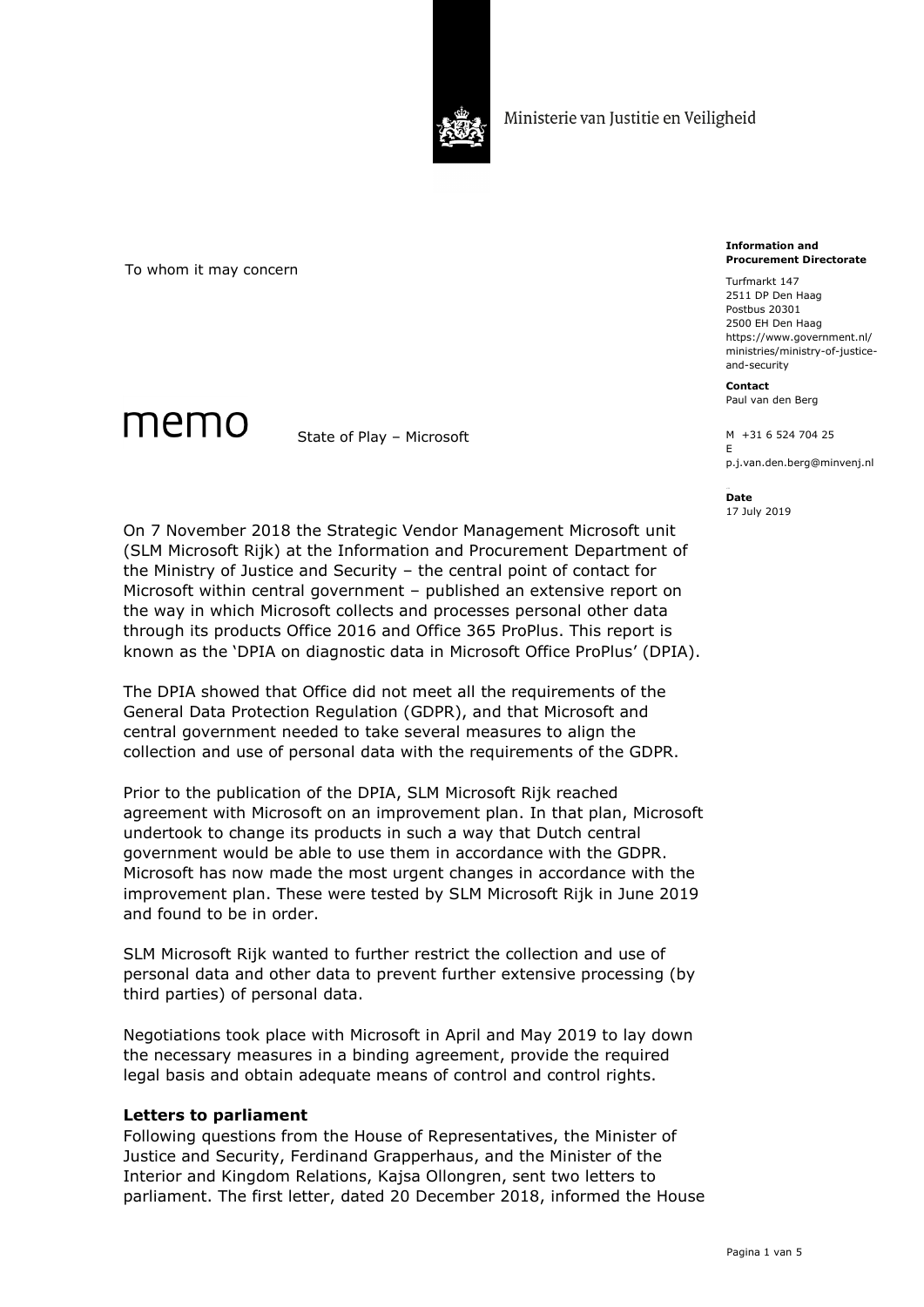about the improvement plan and the associated timetable. The second letter, dated 1 July 2019, reported on the results of the improvement plan and contained the following conclusion:

'In light of the results achieved, which have been set out above, SLM Microsoft Rijk sees no objections relating to the GDPR for organisations that fall under SLM Microsoft Rijk to use Microsoft Office ProPlus, Windows 10 Enterprise and Azure. However, organisations remain responsible in their role as data controller for deciding whether a product or service is suitable for a specific purpose. Factors such as information security and specific legalisation that applies to the organisation must also be considered.'

### **Conclusions**

SLM Microsoft Rijk has removed the risks identified in the DPIA or has adequately mitigated them. In addition, SLM Microsoft Rijk has removed or adequately reduced comparable risks with regard to other Microsoft products and services (this applies to all services that fall under the Microsoft Online Service Terms (OSTs)), or there is sufficient prospect of removal or mitigation of such risks (this applies to other products and services, including Windows 10 Enterprise). Finally, SLM Microsoft Rijk has stipulated that it must have adequate audit rights and all agreements are binding.

Data protection impact assessments (DPIAs) can now be performed much more uniformly and efficiently by central government bodies. This approach will lead to better results and save time and money.

# **Limitations**

It should be noted that, while the technical product changes agreed by SLM Microsoft Rijk with Microsoft have become available worldwide for all 'Enterprise' customers, this does not apply to the additional agreements in which the obligations of the data controller and the data processor are regulated. The scope of SLM Microsoft Rijk does not extend beyond central government bodies and the associated departmental and nondepartmental agencies. These additional agreements therefore apply exclusively to the government bodies and non-departmental agencies that are party to the Central Government Microsoft Business and Services Agreement (MBSA) managed by SLM Microsoft Rijk. We are of course happy to help with information and advice to other parties, however.

# **Further limitations: Mobile Apps and Office Online**

For the sake of clarity: Microsoft Office Online and the mobile Microsoft Office apps, available via the Apple Store for iOS and via Google Play for Android, have since been investigated and do not yet meet the requirements. This is explained in a second DPIA report that will be published simultaneously with the DPIAs on Windows 10 and Office 365 ProPlus. SLM Microsoft Rijk is still discussing the terms of use with

**Information and Procurement Department**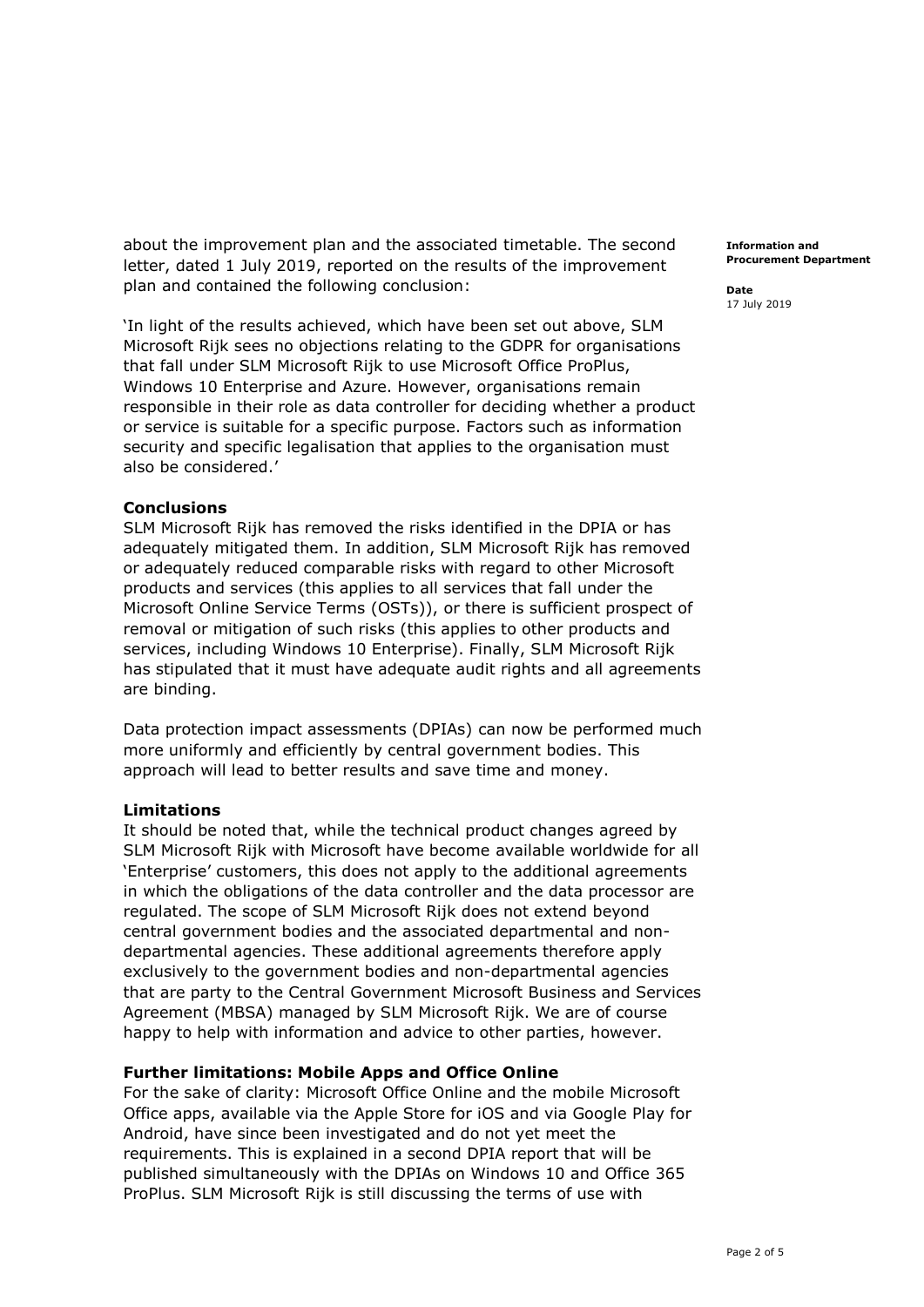Microsoft. Using the mobile Office apps is therefore not recommended for the time being. For Office Online, it is currently not possible – despite the agreements with Microsoft – to disable Controller Connected Experiences. Therefore, using Office Online is also not recommended for the time being.

### **What has been achieved?**

### **Authorised uses: purpose limitation**

The DPIA identified eight risks concerning Office. The negotiations in April and May primarily concerned risk no. 6 ('lack of purpose limitations'). This risk has been removed by:

- agreeing in great detail for what purposes Microsoft may use data from the State (both content data and all data about the use of the services) that falls under the scope of the agreements between the State and Microsoft;
- prohibiting the use and transfer of data to third parties for data analytics, profiling, advertising and market research, unless this is permitted on the basis of written instructions from the State;
- agreeing in detail how data should be anonymised, in line with WP29 Opinion 05/2014 on Anonymisation Techniques (WP216);
- giving a broad scope to the purpose limitation agreements, by referring to both 'Customer Data' and personal data generated by Microsoft in connection with the use by central government of the Online Services; and
- agreeing that Controller Connected Services can be enabled and disabled centrally by administrators.

### **Audit**

It has also been agreed that SLM Microsoft Rijk can check compliance with the agreements through audits by an independent third party appointed by SLM Microsoft Rijk. Microsoft is committed to cooperating in such audits by making the systems with which it processes data, as well as facilities and supporting documentation relevant to the processing of personal and other data of the organisations that fall under SLM Microsoft Rijk, available and giving the auditors access.

### **The other seven risks**

As mentioned above, the negotiations in April and May 2019 focused primarily on risk no. 6. Some of the other risks had already been covered or adequately mitigated. The remaining risks were included in the April and May negotiations and were then removed or adequately mitigated.

### **Recording agreements and applicability to enrolments**

All agreements are contained in an amendment to the highest-ranking agreement with Microsoft (the MBSA). This amendment cannot be changed at a lower level.

**Information and Procurement Department**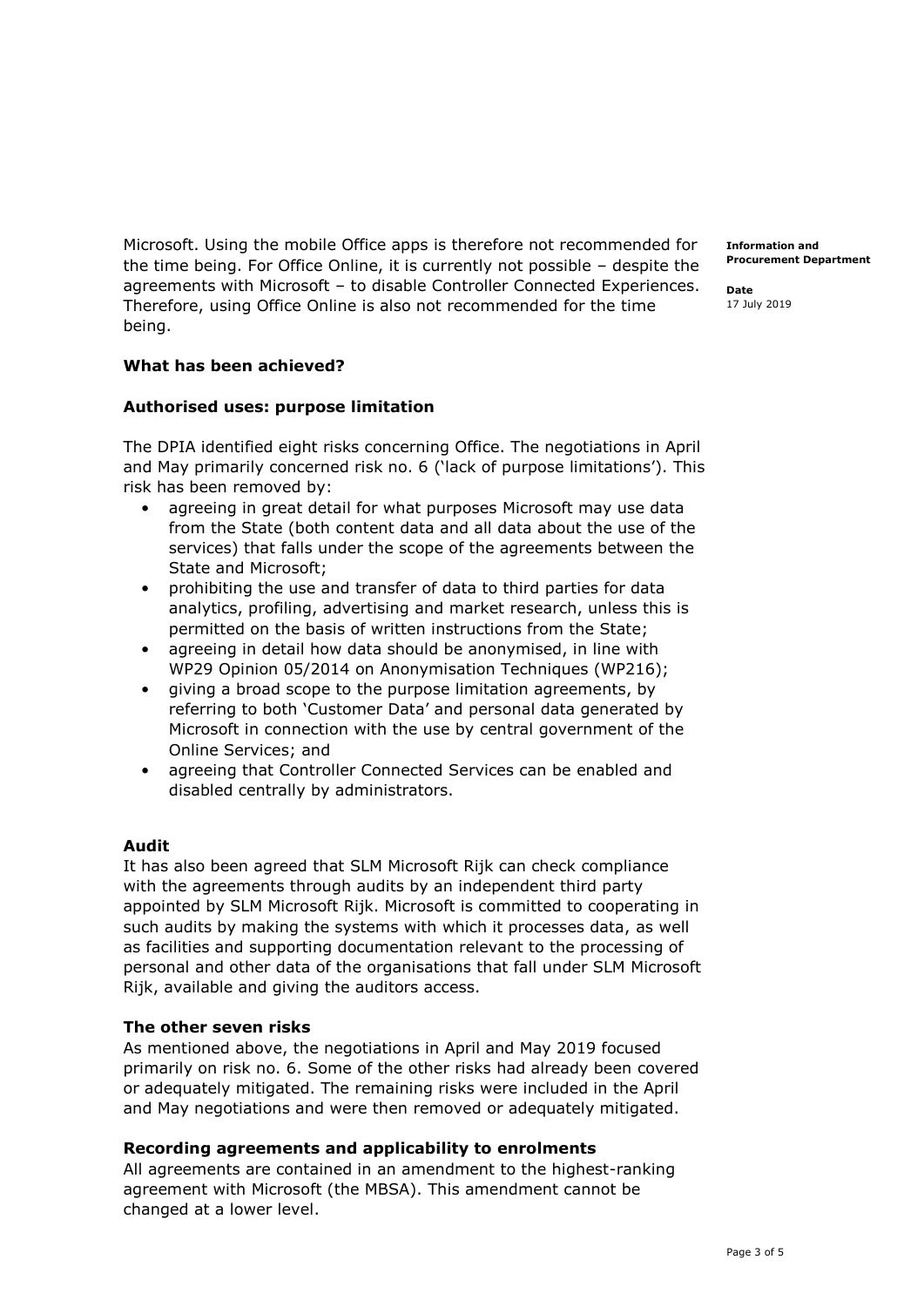All additional agreements automatically apply to all enrolments that refer to the central MBSA of SLM Microsoft Rijk as of 1 May 2019, as explained in this memo. The government bodies that use the central MBSA do not have to take separate action to make the improved agreements applicable.

For the data transfers from the EU to the US that involve the use of the OST services, an appendix has been developed that meets the level of detail required by the GDPR. This appendix provides insight into which types of data are processed by Microsoft Corp. – the importer of this data – and for which Microsoft Corp. undertakes all necessary guarantees. This appendix must be completed per enrolment by the relevant government body.

SLM Microsoft Rijk will approach the government bodies that already fall under it in the coming weeks to add this appendix to the enrolment.

### **How to proceed with the DPIAs? - Efficiency advantage**

A data protection impact assessment (DPIA) must be carried out if there are high risks to the data protection of data subjects. In a DPIA, the effects of the intended processing activities on the data protection of relevant data subjects must be assessed.

At present, all data controllers of the State (i.e. the central government bodies in this case) must each carry out their own DPIA, because they process personal data for a variety of purposes, as a result of the statutory tasks that they perform. The protection measures and contractual agreements that SLM Microsoft Rijk has agreed with Microsoft are an essential part of these DPIAs.

To prevent the data controllers from each making their own assessment of the agreements with Microsoft, SLM Microsoft Rijk has had a modified DPIA carried out for Windows 10 Enterprise and Microsoft Office ProPlus (including Office online and the mobile Office apps), on the basis of the agreements with Microsoft. This DPIA then counts as a 'technical model DPIA' that relates to Microsoft's role as a data processor and the agreement with Microsoft. All participating government bodies can then refer to this technical model DPIA when performing their DPIA. In addition to referring to the technical model DPIA, the data controllers then only have to assess their own use of the Microsoft services (i.e. the risks associated with the processing of the specific personal data that they process using the Microsoft Online Services). This benefits uniformity in risk assessment and saves a lot of time and money.

### **SLM advice**

In summary, the advice to central government bodies is as follows:

**Information and Procurement Department**